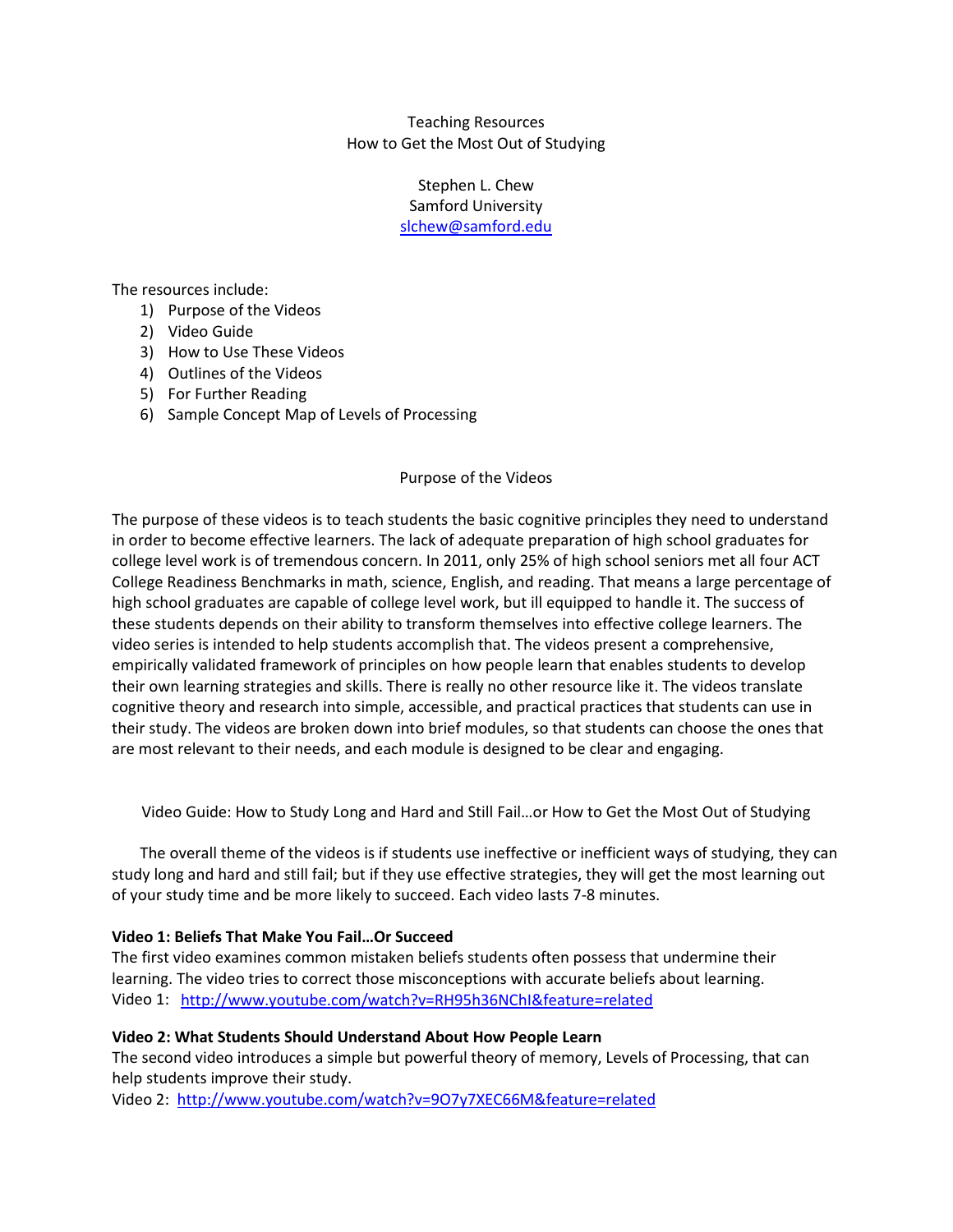### **Video 3: Cognitive Principles for Optimizing Learning**

The third video operationalizes the concept of level of processing into four principles that students can use to develop effective study strategies.

Video 3: <http://www.youtube.com/watch?v=1xeHh5DnCIw&feature=related>

### **Video 4: Putting the Principles for Optimizing Learning into Practice**

The fourth video applies the principles of deep processing to common study situations, including note taking and highlighting while reading.

Video 4: <http://www.youtube.com/watch?v=E9GrOxhYZdQ&feature=related>

# **Video 5: I Blew the Exam, Now What?**

This video addresses what students should and should not do when they earn a bad grade on an exam. Video 5: <http://www.youtube.com/watch?v=-QVRiMkdRsU&feature=related>

A playlist for the series of videos is found here:

[http://www.youtube.com/watch?v=RH95h36NChI&feature=list\\_related&playnext=1&list=SP85708E6EA](http://www.youtube.com/watch?v=RH95h36NChI&feature=list_related&playnext=1&list=SP85708E6EA236E3DB) [236E3DB](http://www.youtube.com/watch?v=RH95h36NChI&feature=list_related&playnext=1&list=SP85708E6EA236E3DB)

A description of the presentation to freshmen upon which videos 1-4 is based can be found here: [http://www.psychologicalscience.org/index.php/publications/observer/2010/april-10/improving](http://www.psychologicalscience.org/index.php/publications/observer/2010/april-10/improving-classroom-performance-by-challenging-student-misconceptions-about-learning.html)[classroom-performance-by-challenging-student-misconceptions-about-learning.html](http://www.psychologicalscience.org/index.php/publications/observer/2010/april-10/improving-classroom-performance-by-challenging-student-misconceptions-about-learning.html)

### How to Use these Videos

The videos were designed to be used in multiple ways and for multiple purposes. They are geared toward the transition to college and they have been used in many freshman orientation programs and introductory level courses where there is heavy freshman enrollment. They have also been used, however, in high schools, especially for AP level courses, and for more advanced college students to help them continue to improve their learning skills. Although the examples in the videos are drawn from psychology, the videos have been used in a wide variety of disciplines, including English, physics, geography, economics, and geography. Finally, a number of Teaching and Learning Centers are using them to train faculty to develop effective teaching practices that takes advantage of how people learn.

The most common use of the videos is for students to view them on their own. Faculty typically have placed the link on their syllabus or course management software. Students have also discovered them on their own or been sent the link. Although this was certainly one of my intended uses of the videos, I worry that the videos may be a bit densely packed with information for students to take in the key information in one viewing. Ideally, students would view them all, and then review the relevant individual videos when they face particular challenges or when they need reminding of certain concepts and practices. My hope is that students can get more and different information out of the videos as they view them for different classes and as they grow as learners. I'm a bit concerned that the viewing pattern thus far. The first video is by far the most viewed and the number of viewers declines with each successive video. I worry that students may be viewing one or two videos and assuming they have already gotten all they need without viewing the whole series.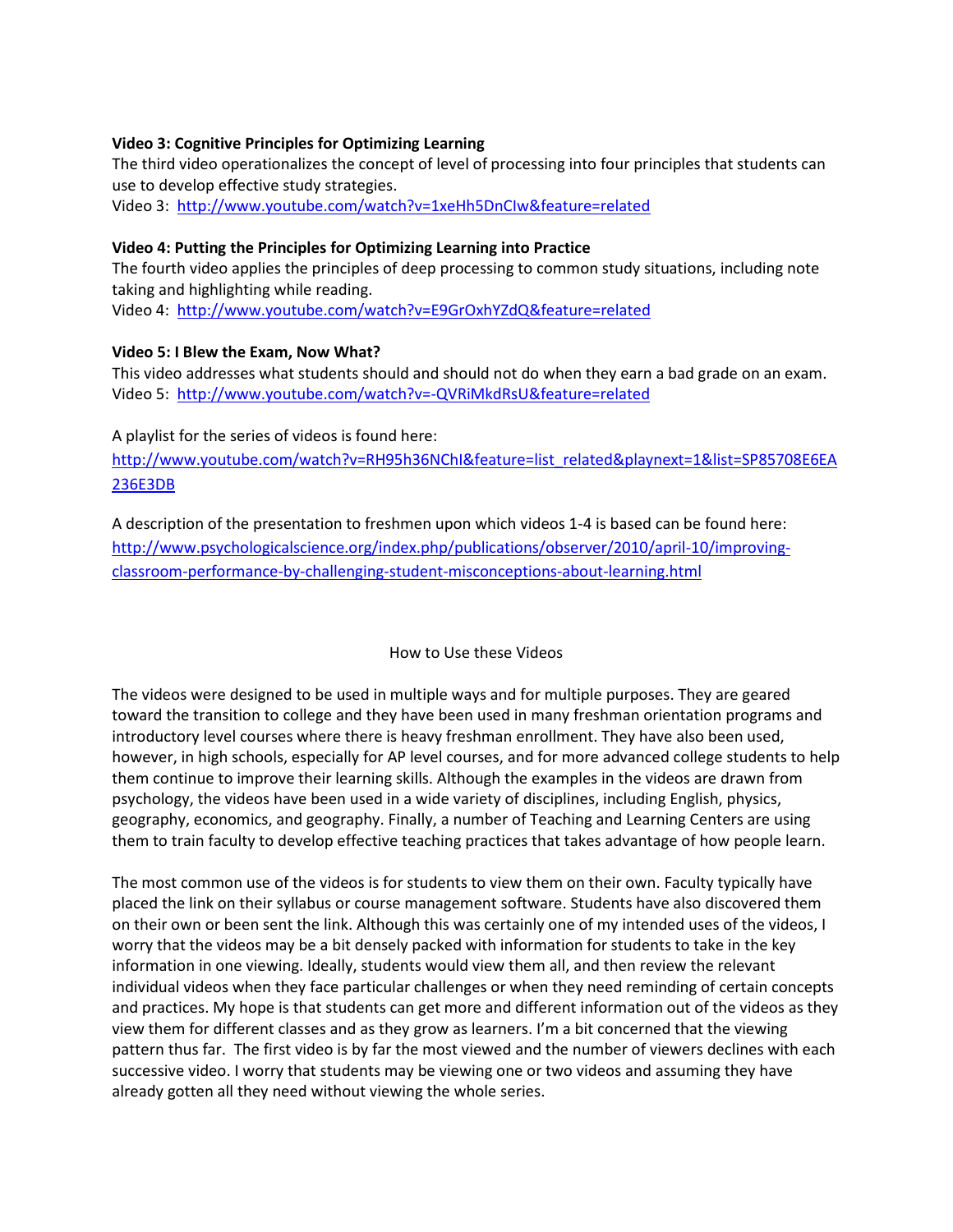Teachers tell me that they have shown some or all of the videos in class for discussion. I think this is an excellent way of using the videos. Teachers can help the students understand the information in the videos and explain how it relates to their particular classes. I have also seen a webpage that students can complete that has one of the videos and then a form to answer questions about the video and reflect on it. I think this an excellent use of the videos. It can be done online or using paper and pencil, and can be done as a class assignment, for extra credit, or just as an optional assignment.

I intended for the videos to be a resource for faculty when working with students, especially struggling students. The teacher may recommend that a student view one or all of the videos. I think an even more effective use of the videos would be if the instructor would suggest the student view the videos with a goal of paying particular attention to certain concepts, and then having the student return to discuss how the concepts can be used to help the student.

One other observation is relevant here. I've been surprised at how few questions I've gotten from students (or faculty) about the information in the videos. There is a lot of important information about learning that I had to leave out of the videos due to time constraints. I expected the videos to generate questions, but thus far I've had only a handful e-mailed to me or posted on the comments. Perhaps the video format inhibits questions or students are content with the information and suggestions in the videos. I hope that when faculty discuss the videos with their students, good questions arise. If I can be of help in answering any questions that come up, feel free to contact me [\(slchew@samford.edu\)](mailto:slchew@samford.edu).

These are just my thoughts about how to use the videos. If you have other ideas or have feedback about your experience with the videos, I welcome your comments.

### Video Outlines: How to Get the Most Out of Studying

Video 1: Beliefs That Make You Fail…Or Succeed

- I. We made these videos to help students to make the transition, but the information will be helpful to people in most any learning situation.
	- a. I'm not peddling any quick fixes or magic products that will make you an "A" student overnight and with little effort. Such things don't exist
	- b. The bottom line is this: there are many ineffective and inefficient ways of studying. If you use these kinds of strategies, you can study long and hard and still fail. But, if you use effective strategies, you will get the most learning out of your study time and you will be more likely to succeed.
- II. In this first video, we examine your beliefs to see how accurate an understanding you have about how people learn.
	- a. All students base their study behavior on their beliefs about how they best learn. Do I need to go to class? Do I need to read the textbook? How much do I have to study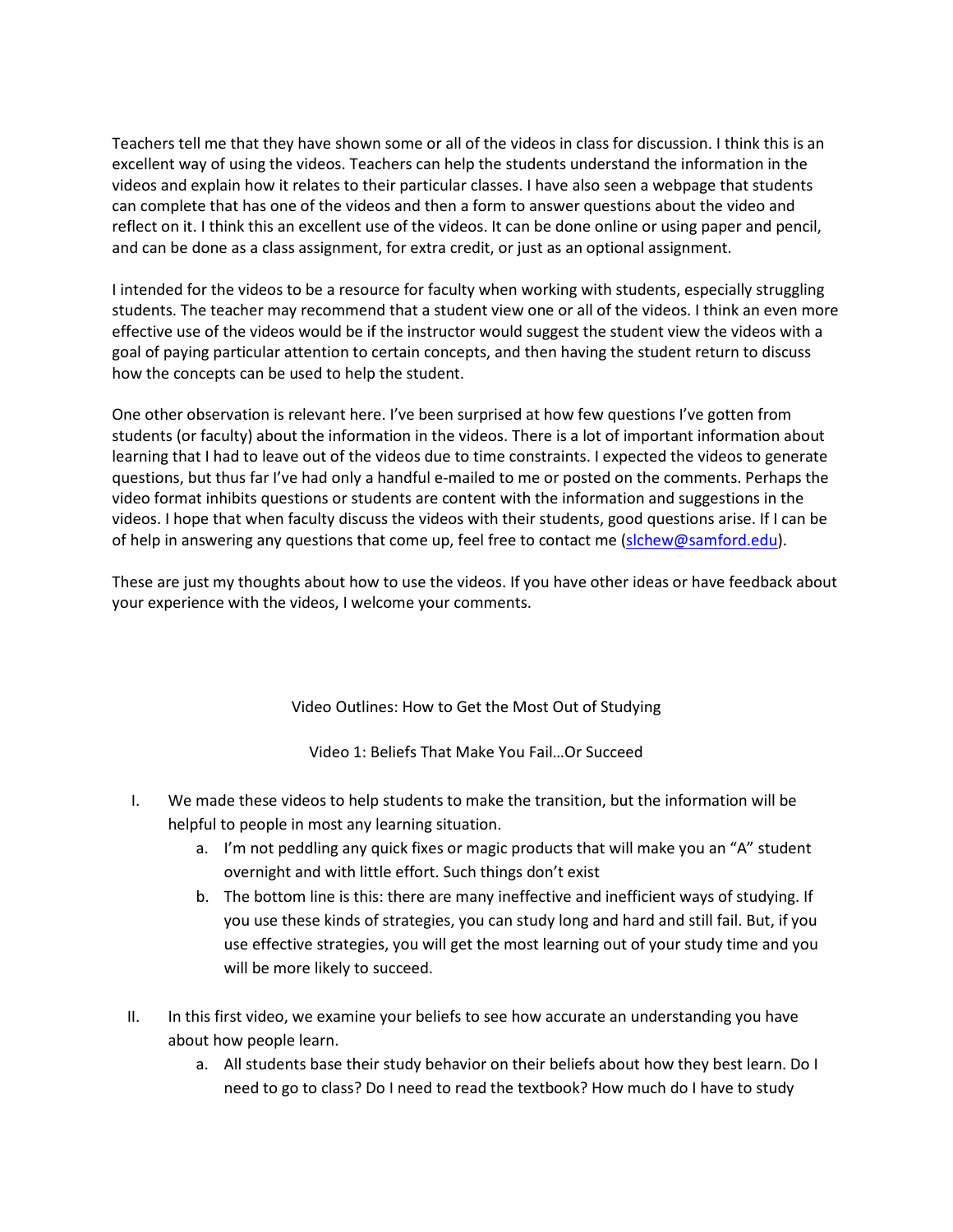material before I've mastered it?

- b. The more accurate your beliefs, the more effectively you will learn (and make better grades). The more flawed your beliefs, the less effective your study (and the worse your grades). Your beliefs can make you fail, or succeed.
- III. Common misconceptions about learning that I call, "Beliefs That Make You Stupid". These beliefs undermine your learning.
	- a. Learning is fast
		- i. Most first year college students grossly underestimate the time required to complete assignments or study materially effectively.
		- ii. Always plan in extra time for assignments and plan to finish reading material enough in advance to allow for review
	- b. Knowledge is composed of isolated facts
		- i. Students often write out the definitions on note cards and memorize them as isolated facts.
		- ii. The problem is that good teachers test for comprehension, the meaningful relationships between the concept and other concepts.
	- c. Being good at a subject is a matter of inborn talent rather than hard work
		- i. Many students believe that people naturally good or bad at a subject, such as writing, or math, or science, and there is nothing that can be done to change that.
		- ii. But, academic success is much more a matter of hard work than inborn talent
	- d. I'm really good at multi-tasking, especially during class or studying
		- i. The research evidence is overwhelming that we are bad at multi-tasking, especially if one of the tasks takes a lot of effort and concentration, like studying.
		- ii. If you want to be successful, reduce or eliminate distractions while studying.
	- IV. Metacognition refers to your awareness of how well you truly understand a concept.
		- a. Weaker students are grossly overconfident in how well they understand the material. As a result, they don't study as much as they really need to, they take the exam and they believe they have done really well, and then they are stunned when they find out they've done poorly.
		- b. The problem for college freshmen is that they spent years honing their sense of metacognition for high school. Now they come to college and their metacognitive sense is all wrong.
		- c. Having bad metacognition may indicate that you have poor study skills, and if that is the case, then just studying more won't help.
		- d. A key aspect of poor study skills is they increase confidence without increasing actual understanding. They make you overconfident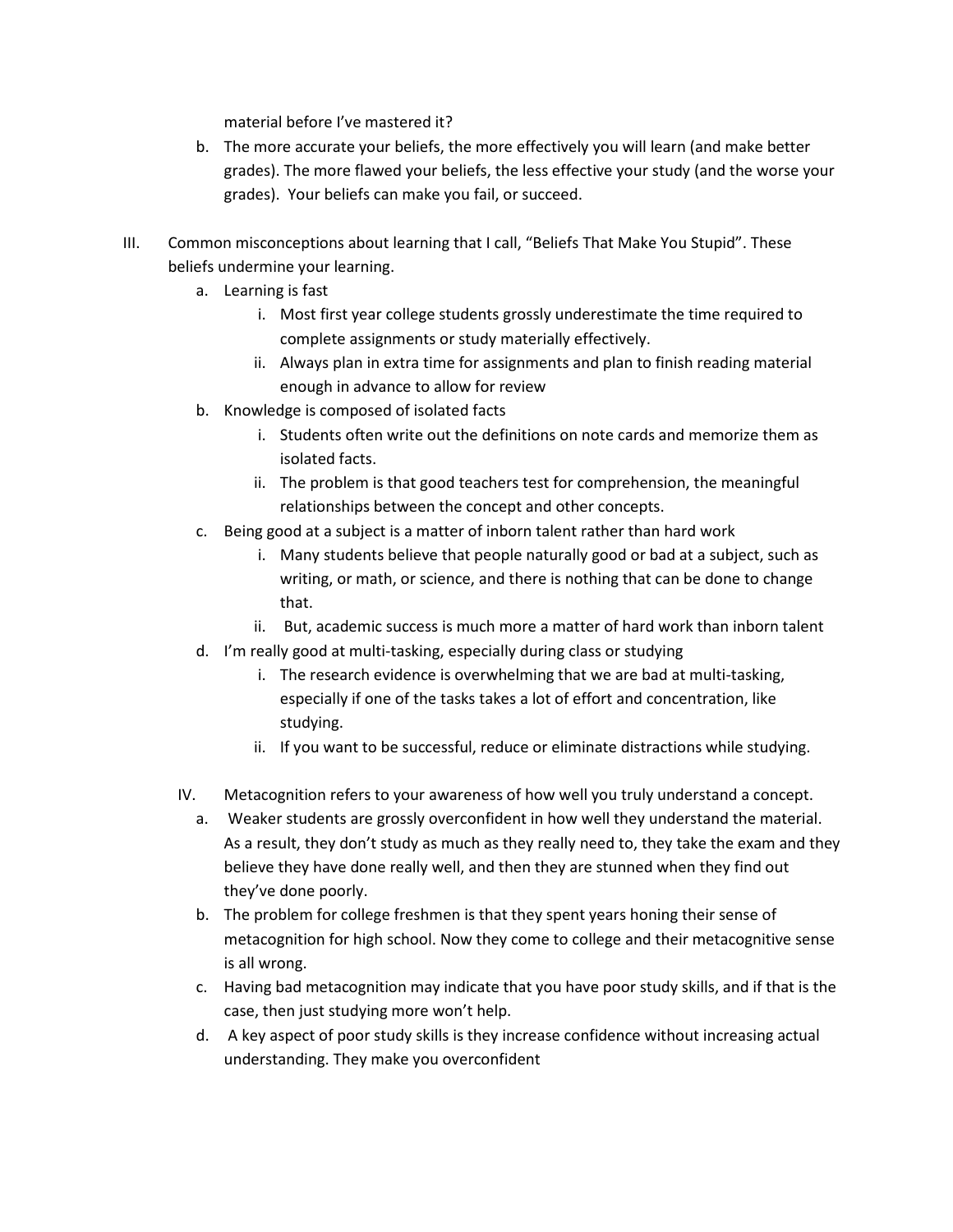# Video 2: What Students Should Understand About How People Learn (or, as the video title says, "Sudents")

- I. How accurate is your understanding is of how people learn? Pick the one that represents the most important factor in successful learning. Only one is correct. Keep in mind that if you picked wrong, chances are your study strategies and behaviors are less than optimal, ineffective, or maybe even self-defeating.
	- 1. The intention and desire to learn
	- 2. Paying close attention to the material as you study
	- 3. Learning in a way that matches your personal Learning Style
- 4. The time you spend studying
- 5. What you think about while studying
- II. In order to find out the correct one, I want you to imagine you are in a classic psychology experiment by Thomas Hyde and James Jenkins from 1969.
	- a. Hyde and Jenkins looked at the impact of two variables on learning. The first one is whether or not you knew you are going have to recall the words after all of them were presented. If you were in one of the two groups in the *Intentional* condition, you were forewarned that you would have to recall the words after they were all presented. If you were in one of the two groups in the *Incidental* condition, you weren't forewarned about the recall test
	- b. The other variable Hyde and Jenkins looked at was how participants rehearsed or encoded words, what became known as level of processing. Two groups had to listen to the words and check whether or not it had the letter "e" in the spelling. The other two groups had to rate whether they found the word pleasant or not.
		- i. If you are checking for "E"s, then you are focusing on the spelling of the word, which is called shallow level of processing.
		- ii. If you are rating its pleasantness, you are thinking about the meaning of the words related to your own experience. That is called deep level processing. iii. The two variables combine to give you four different groups. There was a fifth group just told to memorize the words as best they could. So participants were presented with 24 words, and each group carried out its instructions. Then
	- c. Results
		- i. First, did the intent to learn matter? It did not. Knowing about the recall test had no effect at all.

they were all asked to recall as many of the words from the list as possible.

- ii. You see the deep processing groups recalled a lot more than the shallow processing groups.
	- 1. Deep processing led to better recall whether a person intended to learn or not. People who wanted to learn but used a shallow strategy, didn't learn.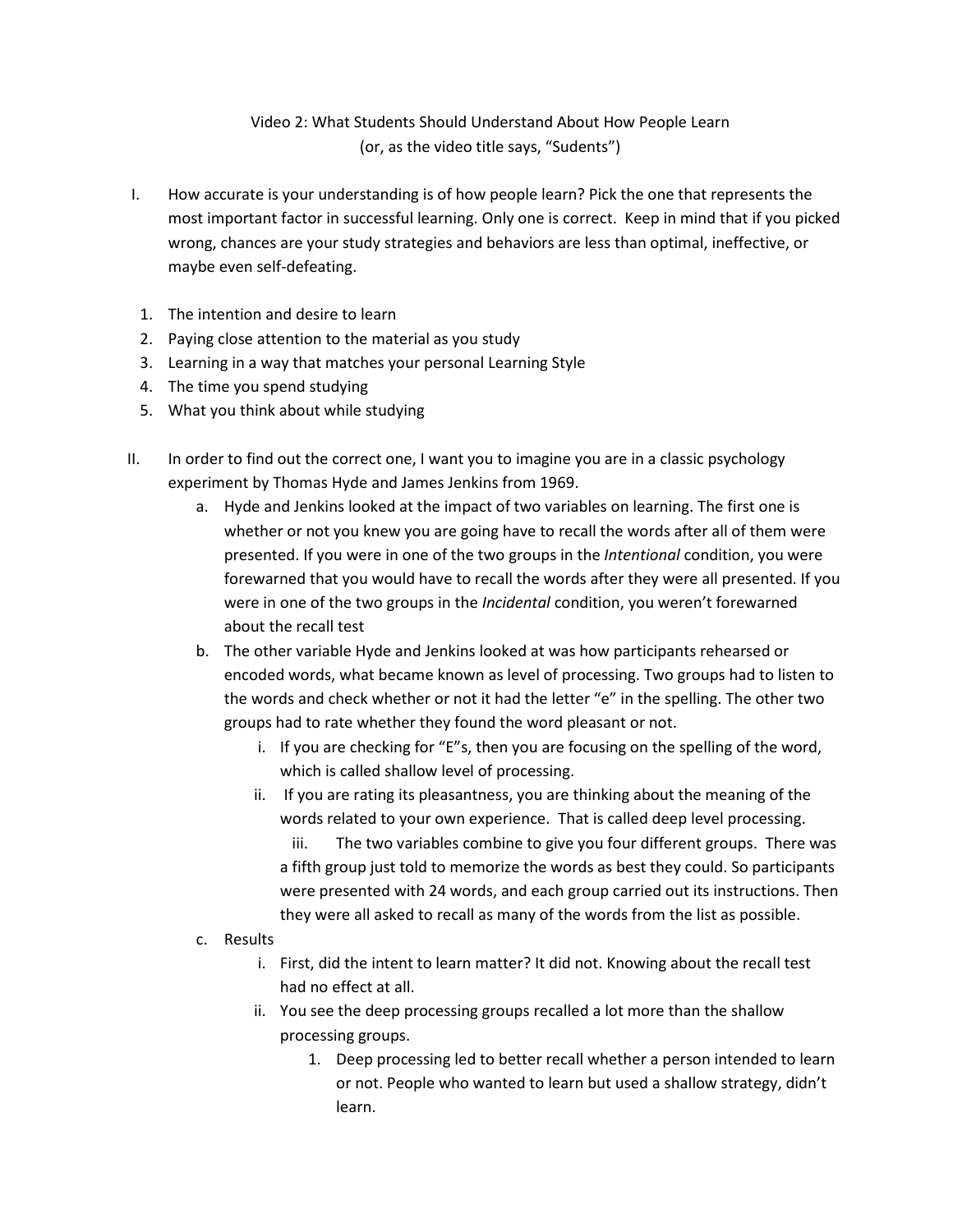- 2. People who processed words at a deep level, even if they weren't trying to learn, remembered them just as well as the control group who were doing their best to learn. So, you can have every intention to learn, but if you use a shallow strategy, you won't learn.
- III. Levels of processing says that memory is composed of a continuum of levels from shallow to deep.
	- a. Shallow levels involve studying meaningless, superficial properties of what you are trying to learn, like mindless re-reading or memorization.
	- b. The deepest levels of processing involve thinking about material meaningfully, interpreting the information and relating it to your prior knowledge or experience, or creating a mental image of the information.
	- c. Deeper processing leads to better recall.
	- d. O*rienting tasks* make people process information at a certain depth. In this case, checking for E's is a shallow orienting task, making people process words at a shallow level. Rating a word's pleasantness is a deep orienting task, causing people to process deeply and thus learn the words.
- IV. Now let's return to the question of the single most important factor in successful learning.
	- a. We can rule out number 1, because we just saw that intention and desire to learn are not important.
	- b. Number 2 is also not correct. In the study, both groups paid close attention to the words to do their orienting task.
	- c. You hear a lot about learning styles. There is simply no good research evidence that supports the validity of learning styles, so forget about them. Besides, if you plan to be successful, you should become good at learning in multiple ways.
	- d. I did make a big deal about committing enough time to be successful. But time alone is not sufficient for successful learning.
	- e. Number 5 is correct because it relates to depth of processing.
		- i. If you read a text without comprehension, or if you memorize definitions without really understanding them, you are using shallow processing and you will not learn.
		- ii. If you think about meaningful connections, you are using deep processing, and you will learn whether you intend to or not.
- V. Let's summarize what we have learned in the first two videos.
	- a. Here are the factors that don't help or hurt your academic success:
	- Motivation to learn
	- Amount of time studied with shallow processing
	- Memorization of isolated facts
	- Learning styles
	- Multi-tasking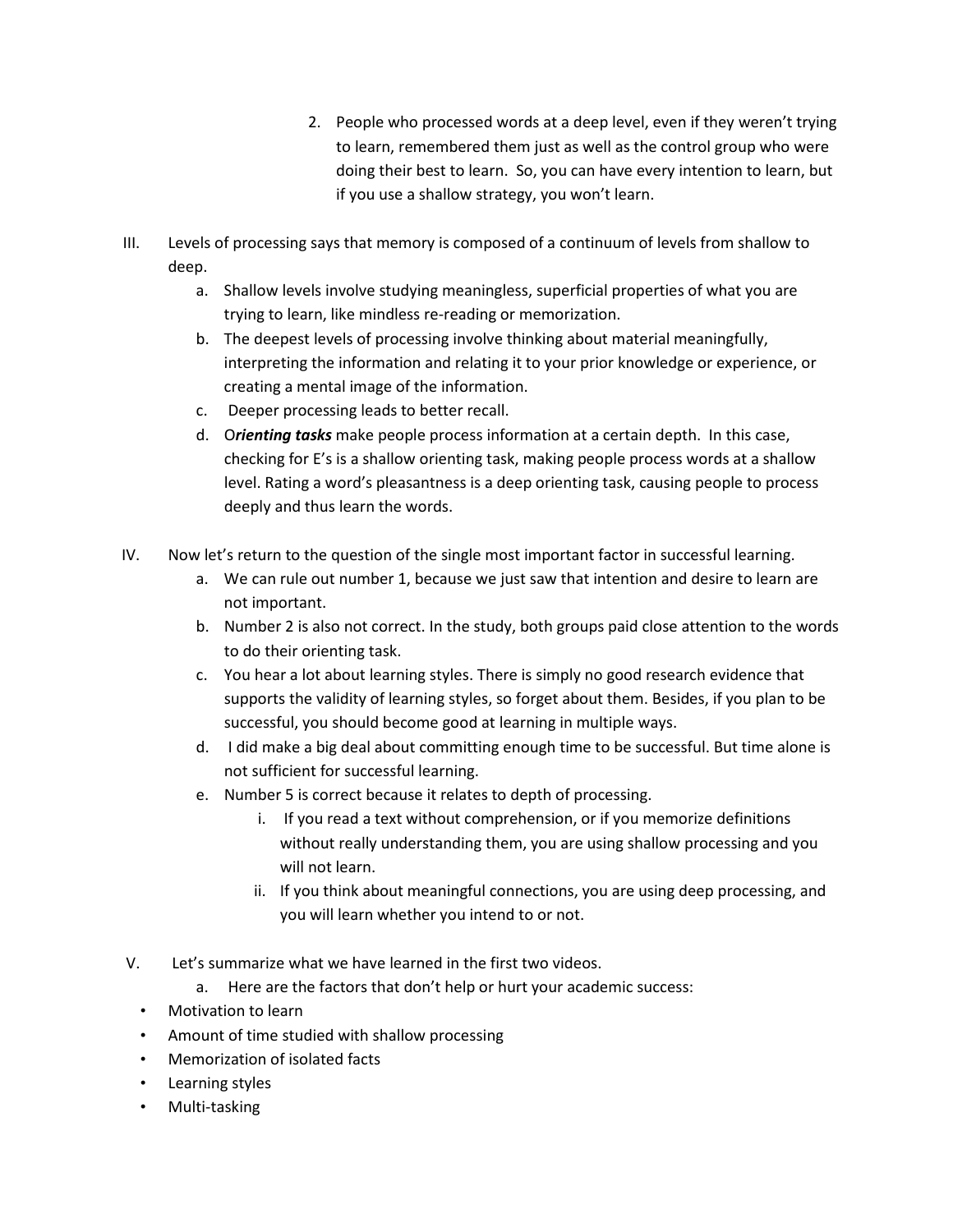Now I'm not saying that desire to learn, attention, or engagement are bad things, but deep processing is the critical element.

- b. Here are the factors that do contribute to your academic success:
- Minimizing distractions; Maximizing focus
- Developing accurate metacognition
- Deep, appropriate processing of critical concepts

Video 3: Cognitive Principles for Optimizing Learning

# I. Review

- a. Effective studying is more than just a matter of having a desire to learn and devoting sufficient time and effort. Students have to use effective learning strategies.
- b. If they use ineffective strategies, they can study long and hard and still fail.
- c. Developing effective study skills is not easy.
- II. In this video, I explain the basic principles of how people learn best, and how you can apply these principles to your study.
	- a. Levels of Processing framework, which views memory as a series of levels that vary in depth.
		- i. At shallow levels, information is processed superficially, without meaning or association.
		- ii. At deep levels, information is represented by its meaning or by visual imagery.
		- iii. The deeper you process information; the better you will recall it.
	- b. Basic principles of achieving deep processing, and questions you can use to satisfy each principle as you study.
		- i. Elaboration: How does this concept relate to other concepts? Elaboration means making meaningful associations between the concept you are studying and related concepts.
		- ii. Distinctiveness: How is this concept different from other concepts? Distinctiveness means that you have to make clear contrasts between the concept you are studying and other concepts.
		- iii. Personal: How can I relate this concept to my own personal experience? Relating concepts to your personal experience helps increase meaningfulness, elaboration and distinctiveness.
		- iv. Appropriate Retrieval and Application: How am I expected to use or apply this concept? Practice recalling the information and using the information in the way that your teacher expects you to be able to do.
			- 1. Many textbooks have review questions in each chapter.
			- 2. Textbook websites that offer review tests.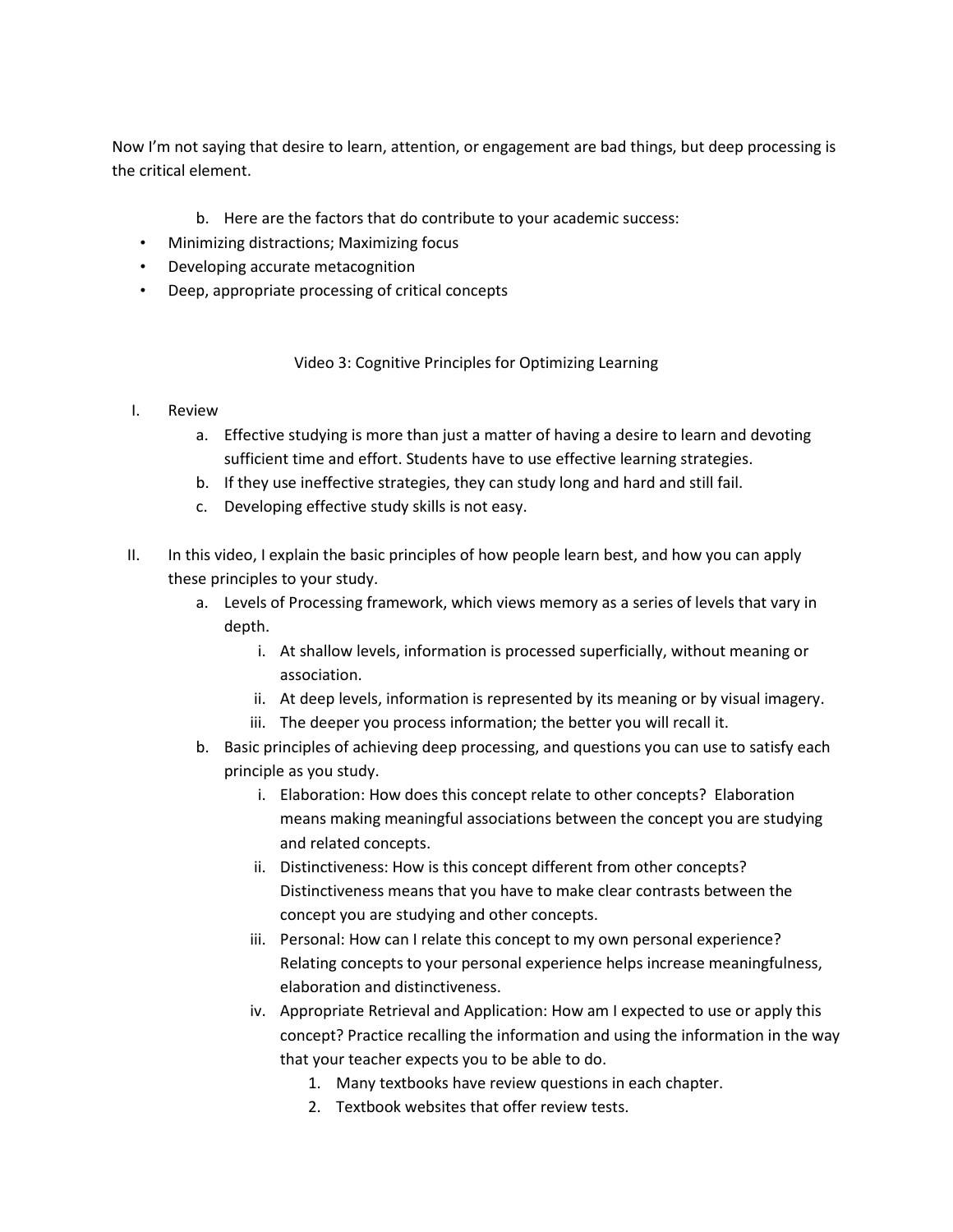- c. Effective study hits some or all of these elements.
	- i. Good students have multiple ways of studying depending on the teacher and the subject, but all their study strategies are based on these elements.
	- ii. Effective and ineffective study strategies can look superficially similar, but lead to very different results. If you just re-copy your notes to make them neater without thinking about them, that is shallow processing and it is not an effective strategy. If, however, you reorganize your notes to help you see connections and relationships among concepts, then that is deep processing and it is an effective strategy.

# III. Automaticity

- a. An automatic process is one that is so highly practiced that you can do it without any conscious thought or effort.
- b. Any task that is practiced enough can become automatic, including study skills.
- c. When you get to college, your old study habits are automatic, which makes them very hard to change.
	- i. Successful learning isn't just a matter of developing more effective study skills; it involves overcoming ineffective or counterproductive skills that are highly practiced and automatic.
	- ii. Overcoming these bad study skills is an effortful, conscious process that usually takes weeks if not months and it involves some experimentation, trial and error, and some setbacks along the way.
- d. Once you develop good study habits, they will become automatic and should serve you well in any learning situation.

### IV. Overlearning

- a. when you study a subject beyond the point where you can recall it successfully; you study it until you can recall it quickly and easily.
- b. Overlearning information helps prevent forgetting and it makes recall fast and easy.

Video 4: Putting the Principles for Optimizing Learning into Practice

- I. Some learning strategies that are based on these cognitive principles.
	- a. Think of study strategies as orienting tasks that make you to process information at a certain level of processing.
		- i. Good study strategy makes you process information deeply.
		- ii. Bad study strategies make you process information at a shallow level.
- II. Three research based strategies for achieving deep processing while reading.
	- a. *Question generation*. After you have read a chapter or reviewed a section of notes, generate some questions over the material.
		- i. Try to make the questions as meaningful as possible. Here are some questions you might generate based on the videos up to now.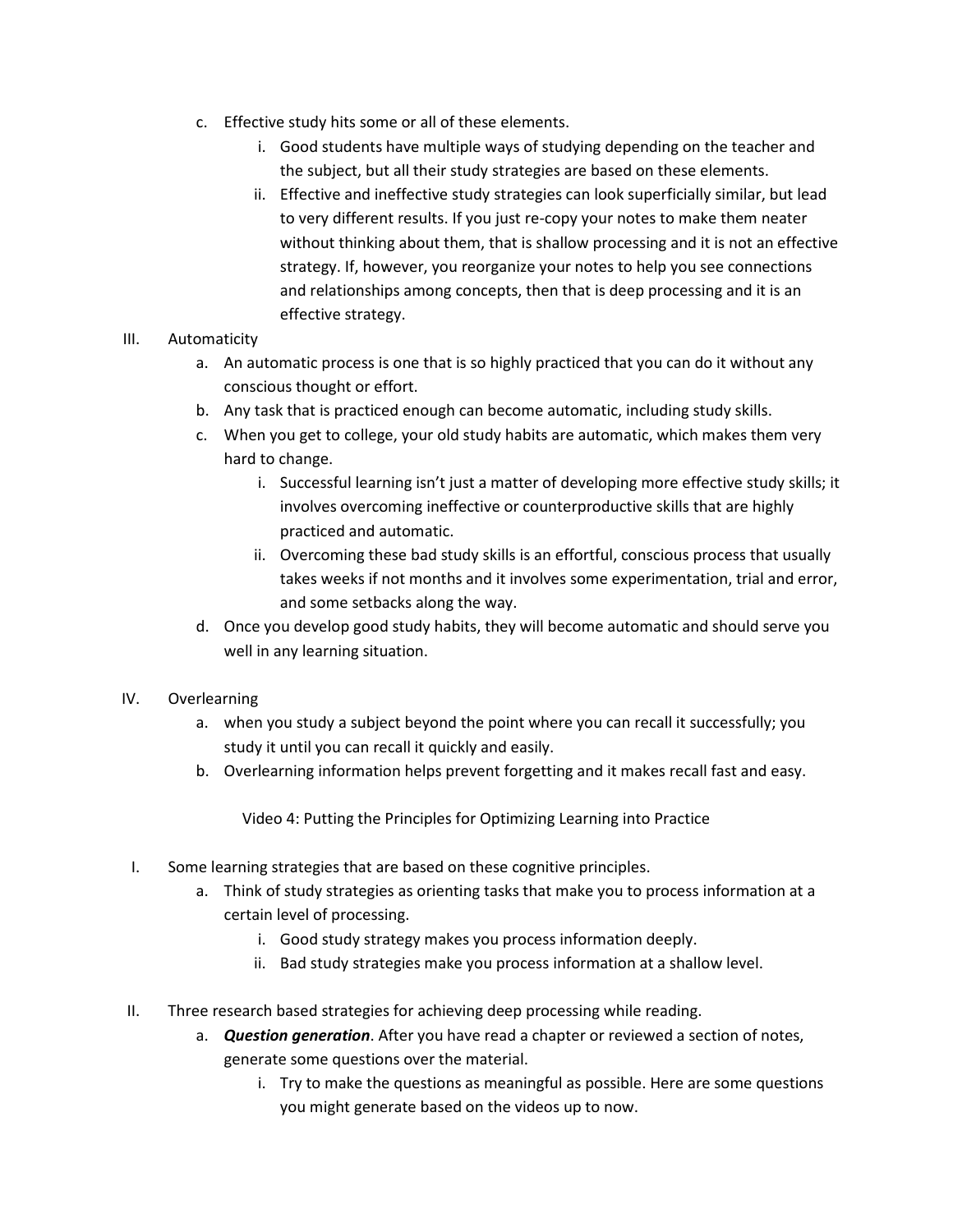- ii. Some example questions based on these videos:
- 1. What is metacognition?
- 2. In the video, how did the teacher test for metacognition?
- 3. How does poor metacognition hurt academic success?
- 4. Why would metacognition that was good in high school be bad in college?
- 5. What are the critical differences between deep and shallow processing?
- 6. Name a task you already do where you automatically use deep processing.
	- iii. At first, generating questions will seem a bit awkward, especially the deeper questions, but like anything, it will become more automatic with practice.
	- b. The second method is creating a *concept map* of the ideas you are studying. (A sample concept map is included in the Teaching Resources)
		- i. A concept map is a diagram of nodes and links.
		- ii. The nodes are concepts or facts that are linked together.
		- iii. AT the end of this document is a concept map I constructed for levels of processing, I drew this out by hand first, but you can do them by directly on a computer.
		- iv. Concept maps take time and effort to do, but they don't have to be neat and perfect and the very act of creating them helps you process information deeply.
	- c. The third method is to *practice retrieving and using the information* in ways your teacher expects you to be able to do.
		- i. Practice recalling the critical information without referring to your notes or book.
		- ii. Practice using the information in ways that the teacher is going to test you.
		- iii. After you have practiced recalling, you can check yourself to see how accurate your recall was. This will allow you to identify the weaknesses in your understanding.

### III. Note taking

- a. Three functions.
	- i. First, it provides a summary of key points from the lecture that you will need to understand and recall later.
	- ii. Second, you are creating a set of reminders for the information that you didn't record.
	- iii. The third function is that note taking is an orienting task.
- b. Taking notes engages you in the class, and how you take notes determines if you process the information in a deep, meaningful way or in a superficial way.
	- i. if you think of note taking as simply recording as much of the lecture as possible without thinking about meaning, then you are processing the lecture at a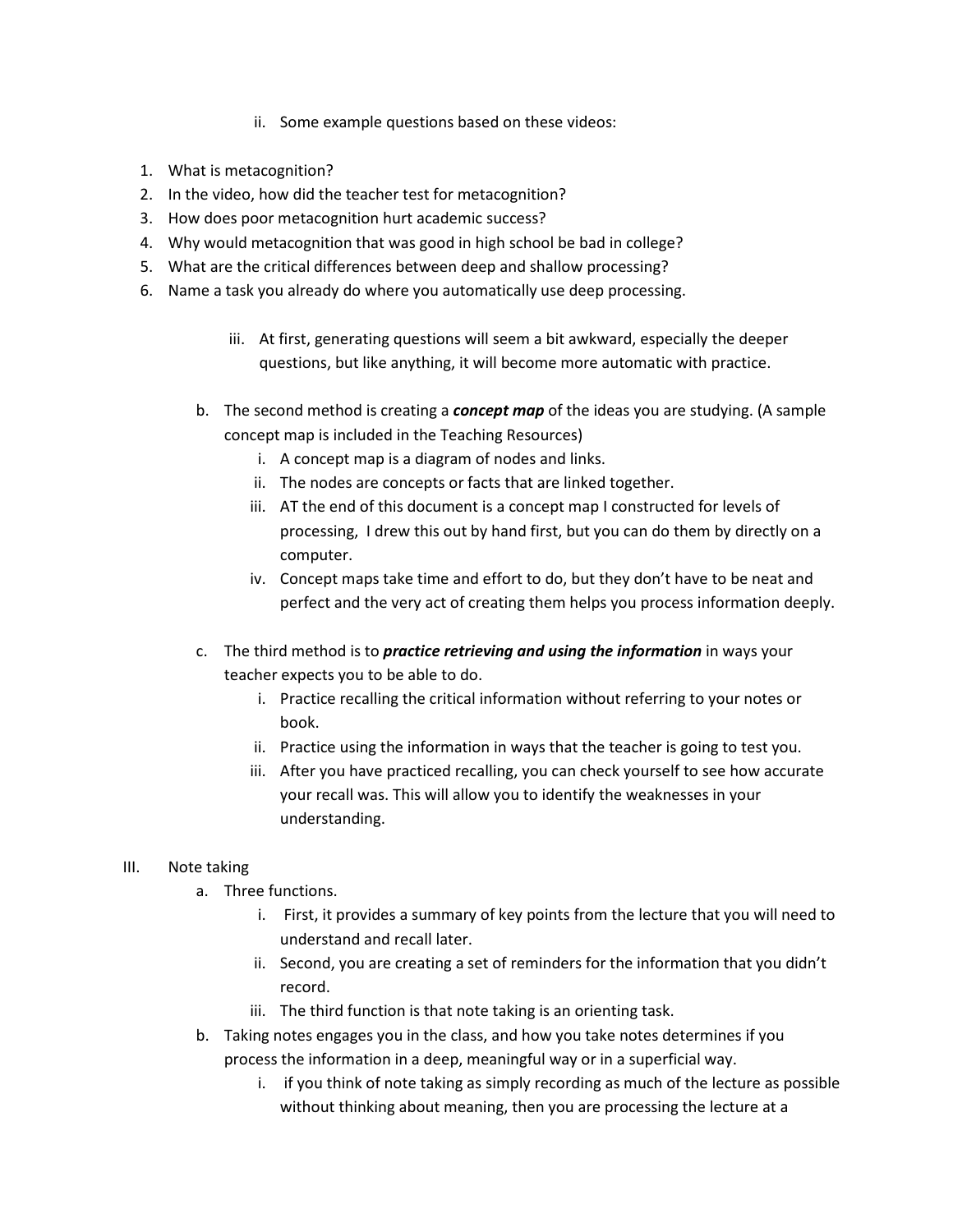shallow level and undermining your learning.

- ii. It is tempting to look at note taking as simply writing down what the teachers says without thinking about it, and that is especially true if you take notes on a laptop
- iii. The real danger of using a computer to take notes is the temptation to check email or browse the internet during class.
- c. A few of other things
	- i. If you missed information during the lecture, get the information right away from the teacher or classmates.
	- ii. Taking good notes is very effortful and usually requires your full concentration. If you have trouble writing fast enough, then consider asking the professor if you can record the lecture.
	- iii. Borrowing notes from another student is a poor substitute for missing a class.
	- iv. Notes are most helpful if you actively organize them, review them, and think about them.
- IV. Using deep processing when reading a textbook.
	- a. Highlighting can be seen as an orienting task.
		- i. Highlighting in a shallow way can actually hurt your learning.
		- ii. Highlighting for meaning can help your learning

Consider the following paragraph, which was modified from an old psychology textbook. How would you highlight it? It is tempting to go right to the bolded terms and highlight them, as shown below. You've skimmed over important information and you've set yourself up to memorize isolated facts, a terrible study strategy.

Freud found that his patients were often unable to remember the disturbing events he believed must have occurred; he therefore concluded that their memory for those events must be hidden from their conscious awareness. Freud therefore developed the picture of the mind [as an iceberg]. [T]he **conscious** contents of the mind–what we are readily aware of – are symbolized by the tip of an iceberg jutting out of the water. Hidden "below" consciousness are the unconscious contents of the mind–what we are not aware of at any given moment–symbolized by the bulk of the iceberg, submerged below water. The unconscious is further divided into the **preconscious**, containing material that we can easily retrieve from our memory, and the **unconscious**, containing material that is locked away and therefore not easy to retrieve.

To highlight for deep processing, read all the text, then be selective about what you highlight based on its importance and how it relates to other information.

- 1. Highlight connections, key distinctions, and applications.
- 2. Don't highlight complete passages;
- 3. Good highlighting requires multiple readings of the text and meaningful decisions.
- 4. It is slow and effortful and, to be effective, you must review your highlighting later.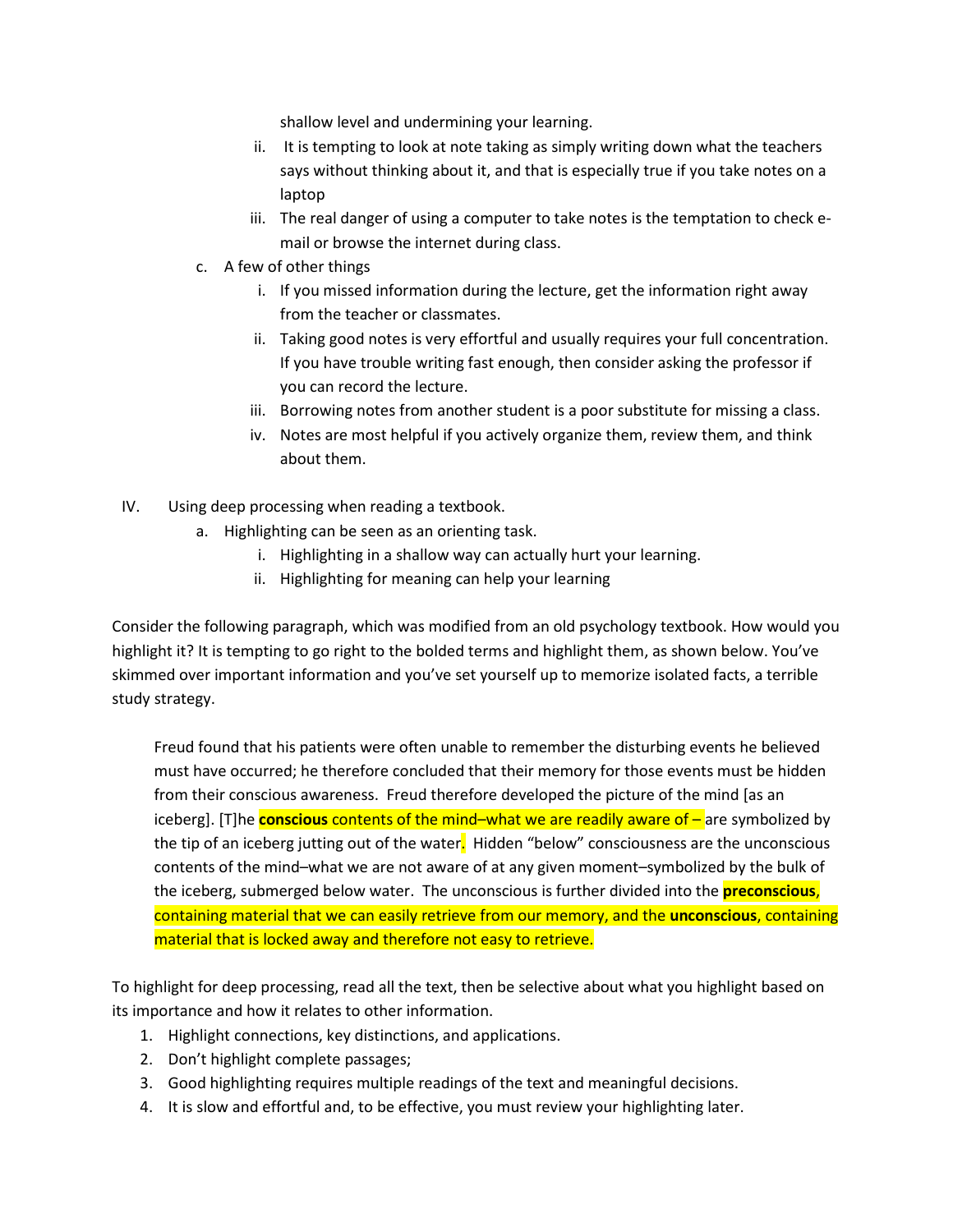Here is how I would highlight the Freud passage.

Freud found that his patients were often unable to remember the disturbing events he believed must have occurred; he therefore concluded that their memory for those events must be hidden from their conscious awareness. Freud therefore developed the picture of the mind [as an iceberg]. [T]he **conscious** contents of the mind–what we are readily aware of – are symbolized by the tip of an iceberg jutting out of the water. Hidden "below" consciousness are the *unconscious* contents of the mind–what we are not aware of at any given moment–symbolized by the bulk of the iceberg, submerged below water. The unconscious is further divided into the **preconscious**, containing material that we can easily retrieve from our memory, and the **unconscious**, containing material that is locked away and therefore not easy to retrieve. ... Freud believed that the greater part of the mind–including most of the **powerful forces that determine behavior and** therefore personality–is beyond consciousness.

The first line of highlighting contains the main theme of Freud's theory. I highlighted the key parts of the definitions of conscious and unconscious, and the breakdown of the unconscious into preconscious and unconscious. I have the definitions and the distinction between them. Finally, I have another theme of Freud's theory. Different students will highlight a passage different because they have different perspectives. The important thing is that however you highlight should follow the principles of deep processing for you.

- V. Studying in Groups.
	- a. Studying in a group can be effective, but it is also one of the easiest ways of fooling yourself into believing you are prepared when you really aren't.
		- i. If the group norm is that everyone studies hard and uses good study strategies, then the group will succeed.
		- ii. If the norm is that group uses bad study strategies and has many distractions, then you won't learn.
	- b. Guidelines for effective group study.
		- i. Group study is a business meeting. There should be a goal for the meeting and an agenda.
		- ii. Everyone should come prepared and ready to contribute.
			- 1. Set conditions for participation. For example, everyone should have read the chapter and have three questions ready to ask about it.
			- 2. If you aren't prepared and can't contribute, then don't come.
		- iii. Everyone keeps the ultimate goal of learning in mind.
		- iv. Everyone has a chance to ask and answer questions from other group members.
		- v. Any member can express the understanding of the whole group.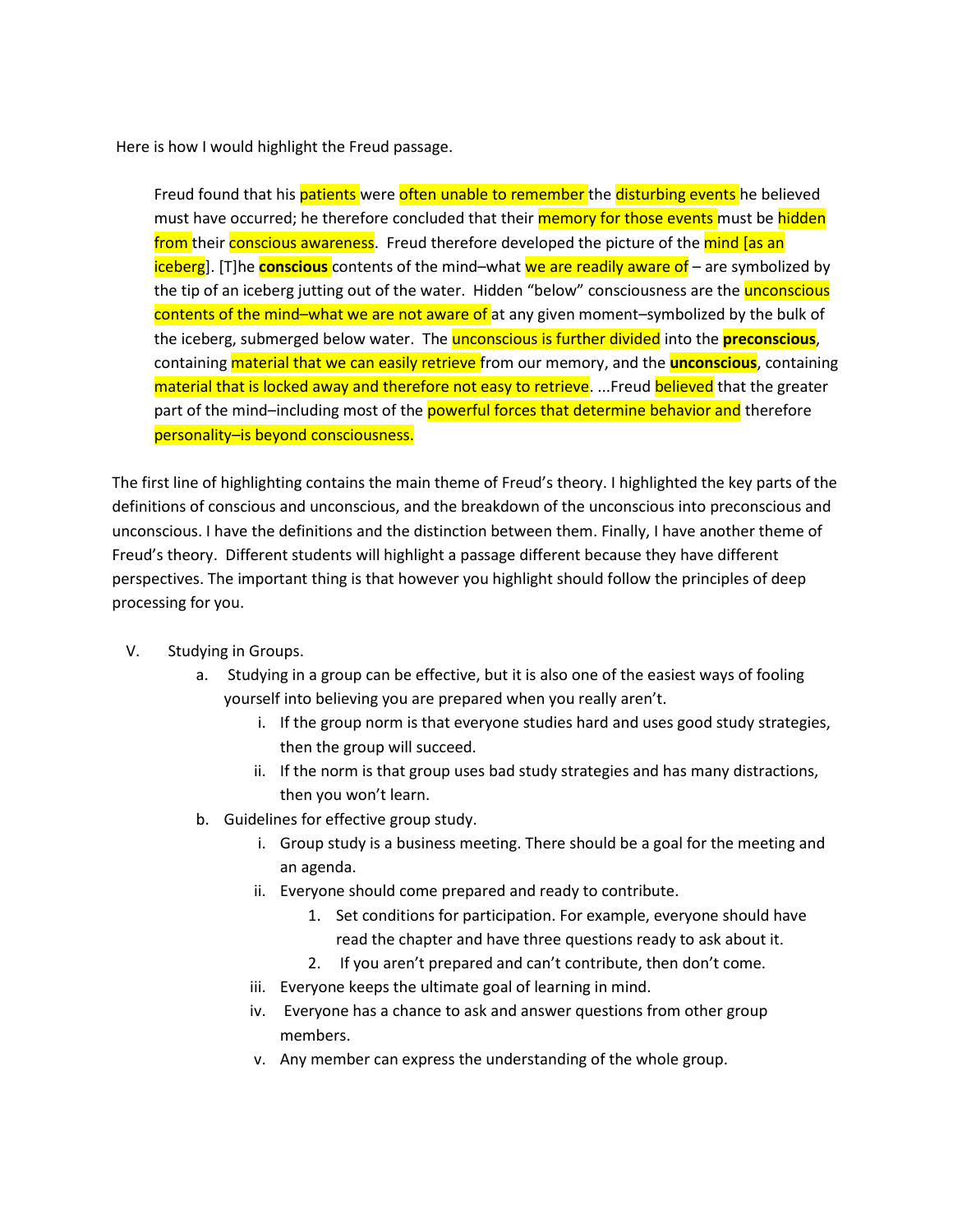### Video 5: I Blew the Exam, Now What?

- I. You want to do things that will help you improve and avoid doing things that will make the situation worse. Here are things to avoid:
	- a. The two worst things you can do is panic or go into denial.
	- b. Students who panic stop coming to class or procrastinate on making changes.
		- i. Stay calm and take positive steps right away.
	- c. Denial is not one of those positive steps. I have students who fail three exams before coming to see me and asking what they can do to raise their grade. By then, there are few if any options.
- II. Positive steps to take
	- a. Identify what went wrong with your preparation on the exam.
		- i. First, be honest with yourself.
			- 1. How thorough was your preparation?
			- 2. Did you commit sufficient time for both study and adequate review?
			- 3. Did you go to class and pay attention?
			- 4. Did you do all the assigned work? If you haven't done a big part of the assigned work, a poor grade may have been the best you could have hoped for. There are courses where you don't have to all the work to pass the course, but you are far better off over-preparing for the first exam and then streamlining your study than you are blowing an exam and starting out in a hole.
		- ii. Review your exam to see what you missed.
			- 1. Diagnose what went wrong and how to change for the next exam
			- 2. If your mistakes were spread out, it means you need to make comprehensive changes to your study strategies. If they are focused on particular topics, you need to figure out why that topic gave you trouble.
			- 3. See if you misinterpreted a question or you didn't follow instructions.
			- 4. See if you had recorded the information needed to answer the question correctly. If you did not have the key information in your notes, then you need to improve your note taking. If you didn't have the information highlighted in your text, you need to improve your reading.
			- 5. The key point is that you have to read, take notes, and study at the depth of detail and analysis your teacher expects. If your level of understanding is too shallow, you will fail no matter how much you study.
			- 6. Discuss how you prepared and what you discovered from reviewing your exam with your teacher.
				- a. Most faculty want to see their students learn and succeed, and faculty are most willing to help students who are taking steps to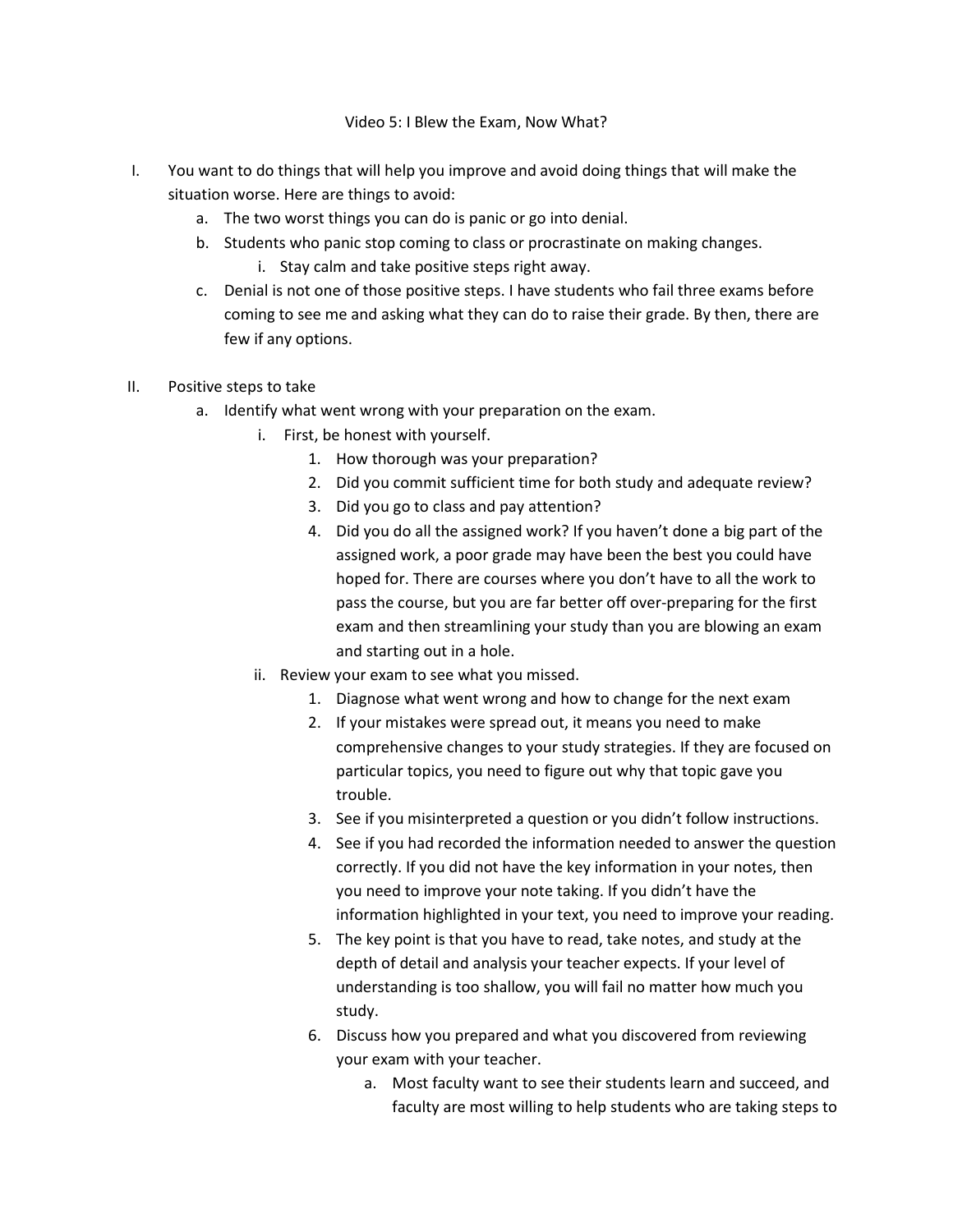help themselves

- b. It's the struggling students who don't come to see us who are most likely to fail the course.
- b. Examine your study strategies to see if they are effective or not.
	- i. Poor study strategies are often appealing because they are easy and mindless to do, like re-reading your notes without really thinking about them, skimming text without really trying to understand it, highlighting only bolded terms, or studying in groups where you aren't really studying.
	- ii. Bad study habits can also be hard to do, but they don't require deep thinking, like memorizing definitions or re-reading notes without thinking about them.
	- iii. Bad study habits allow for a lot of distractions.
	- iv. Good study habits are effortful and force you into deep processing. Think about what your study strategies are making you do and use the principles of deep processing to see if they are effective.
	- v. Effective and ineffective study habits can look similar on the surface. Mindlessly recopying notes is not effective but re-organizing notes to be more coherent is effective. Mindless highlighting is ineffective but highlighting key meanings is. Scanning over notes or text is ineffective but reading while generating questions is effective
- c. Finally, come up with a plan for better preparation and study to improve your scores.
- III. Some basic strategies you can use to help raise your grade.
	- a. Commit the time and effort required to develop and use effective study strategies
	- b. Minimize distractions; maximize focus on studying
	- c. Attend class, read all assigned materials thoroughly and plan to finish with plenty of time for review
	- d. Set realistic study goals. Space out study time; avoid cramming; and maximize review time.
	- e. Don't start letting some classes or assignments slide to try to catch up with others. You can easily end up in trouble in both classes. Figure out a way to do the best you can in all your classes.
	- f. Don't give away points. A lot of times I will see struggling students give away points by failing to follow directions or skipping certain assignments because they are only worth a few points. Giving away easy points makes it that much harder to make a good grade.
- IV. A list of things NOT to do.
	- a. Don't be the student that…
		- i. Keeps studying the same way and hoping for improvement
		- ii. Waits until the end of the semester to seek help
		- iii. Starts skipping some classes or assignments to focus on other classes or assignments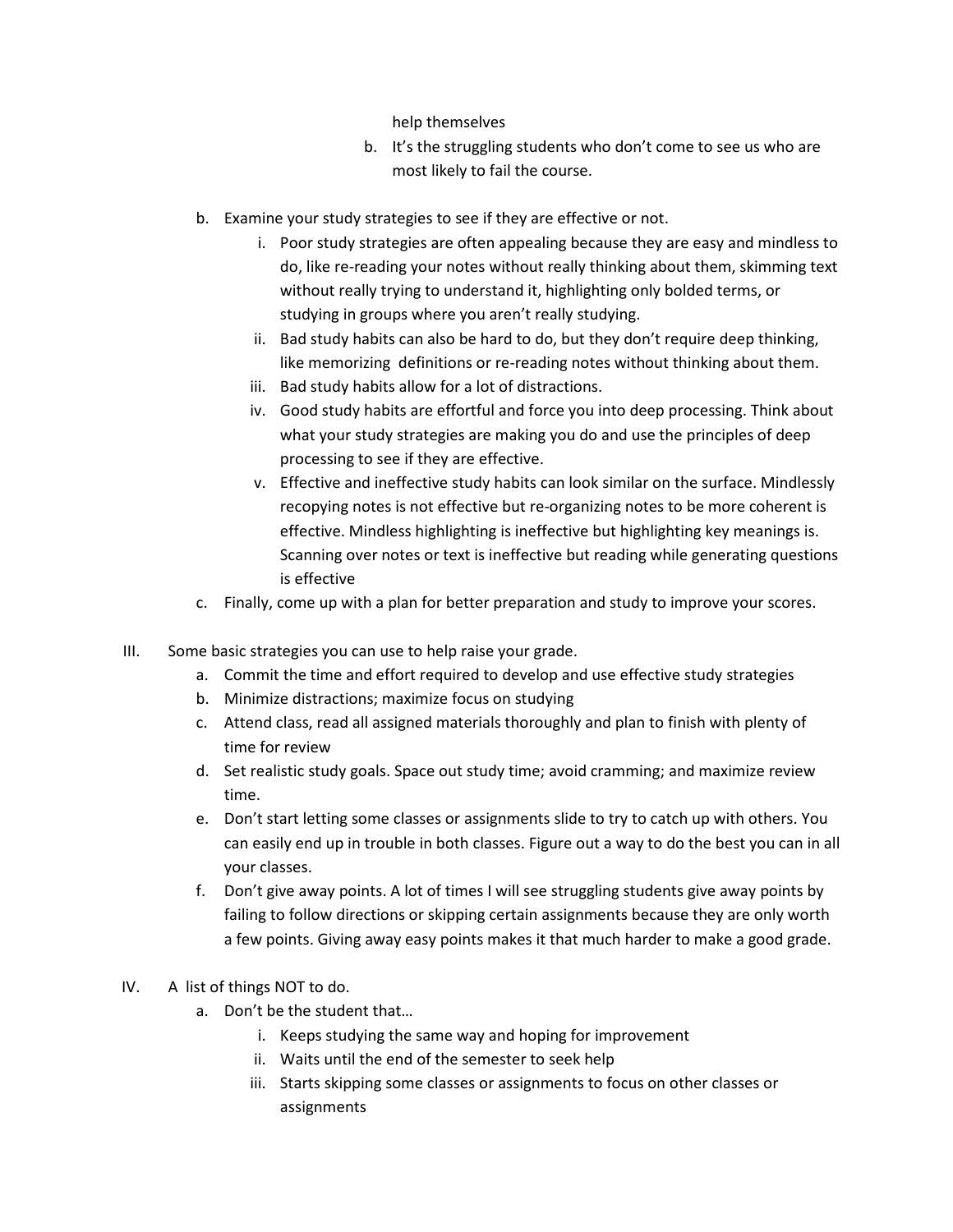- iv. Falls farther and farther behind waiting to find time to catch up
- v. Crams at the last minute to read the material
- vi. Doesn't do assignments because they are late or only worth a few points.
- vii. Panics and gives up.
- V. Diagnose your problems, develop a workable plan for improvement, and set realistic goals.
	- a. Put yourself in the best position to improve and do better.
	- b. If you have poor study habits, it will take a sustained effort to improve them because you have to both overcome entrenched, overlearned bad study habits and develop new, more effective ones.
	- c. You may have to try multiple different study strategies before you find the ones that work best for you. There will be setbacks, and success probably won't happen as quickly as you like,
	- d. Once those good study habits are established and automatic, they will give you an edge in any learning situation.

# For Further Reading

If you would like to read more about the cognitive basis of effective instruction, especially with regard to student beliefs and behavior, I recommend the books and articles below. Much of the information in the videos is covered and elaborated upon in these readings. I have included links to some of the articles, which were working when I wrote this. The other articles can easily be obtained through an internet search. I did not include the links because they were on personal websites.

Ambrose, S. A. et al. (2010). *How Learning Works: Seven Research-Based Principles for Smart Teaching*. San Francisco, CA: Jossey-Bass.

Chew, S. L. (2010). Improving classroom performance by challenging student misconceptions about learning. *Observer, 23(4),* 51-54[. http://psychologicalscience.org/observer/getArticle.cfm?id=2666](http://psychologicalscience.org/observer/getArticle.cfm?id=2666)

Cox, R. D. (2009). *The College Fear Factor: How Students and Professors Misunderstand One Another*. Cambridge, MA: Harvard University Press.

Gurung, R. A. R., & McCann, L. I. (2011). How should students study? Tips, advice, and pitfalls. *Observer, 24(4),* 33-35[. http://www.psychologicalscience.org/index.php/publications/observer/2011/april-](http://www.psychologicalscience.org/index.php/publications/observer/2011/april-11/how-should-students-study-tips-advice-and-pitfalls.html)[11/how-should-students-study-tips-advice-and-pitfalls.html](http://www.psychologicalscience.org/index.php/publications/observer/2011/april-11/how-should-students-study-tips-advice-and-pitfalls.html)

Karpicke, J. D., & Roediger, H. L. (2008). The critical importance of retrieval for learning. *Science, 319,* 966-968. doi[:10.1126/science.1152408](http://dx.doi.org/10.1126/science.1152408)

Pashler, H., McDaniel, M., Rohrer, D., & Bjork, R. (2009). Learning styles: Concepts and evidence. *Psychological Science in the Public Interest, 9*, 105-119*.*